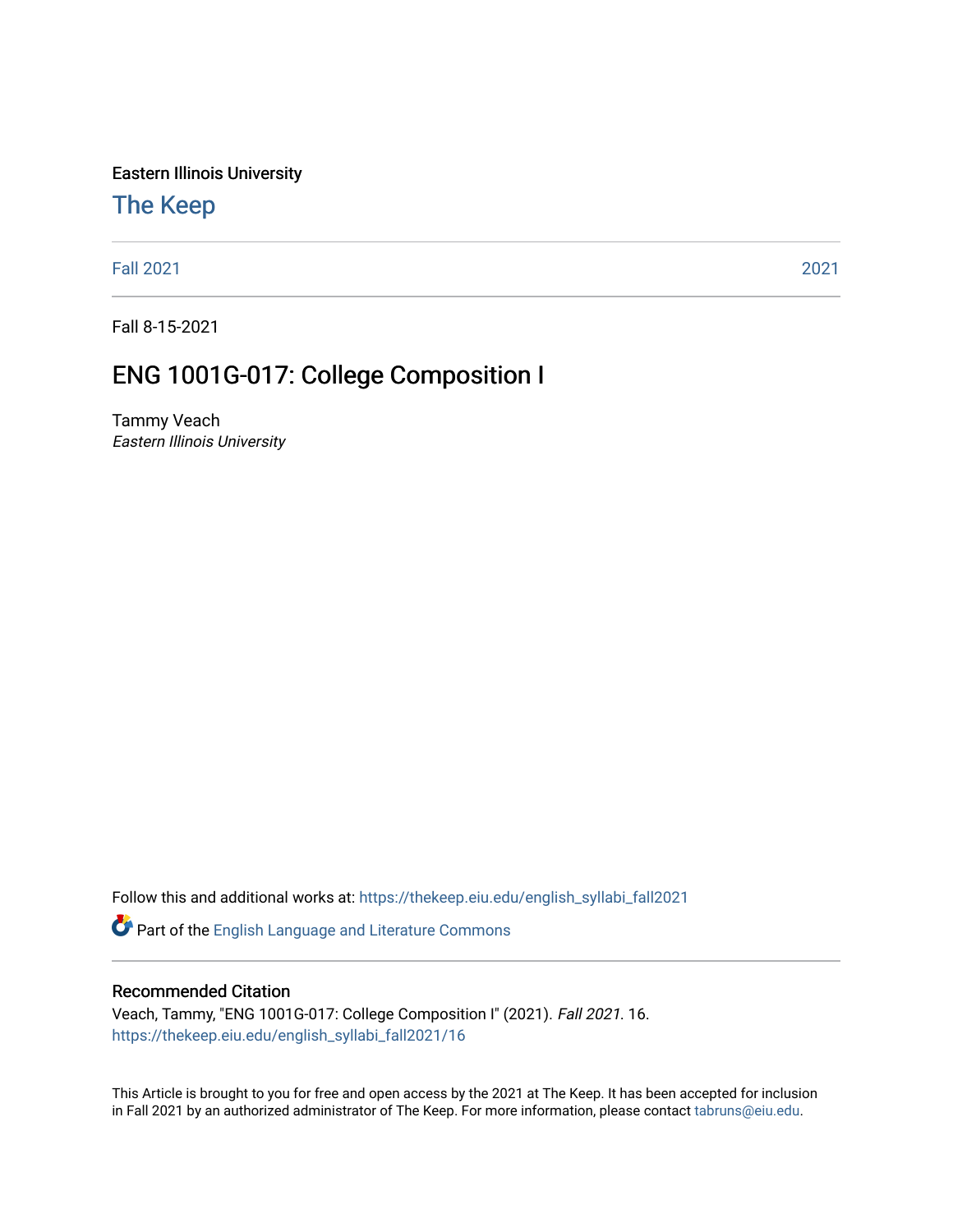## **ENG 1001-G, COLLEGE COMPOSITION** I: **CRITICAL READING** & **SOURCE-BASED WRITING FALL 2021, SECTION 17**

Instructor: Tammy Veach Office Hours: By appointment, online – request an appointment by emailing me Email: tfveach@eiu.edu Textbooks: Braziller & Kleinfeld, The Bedford Book of Genres, 2nd Edition Miller, Acting Out Culture, 4th Edition Bullock, Brody & Weinberg, The Little Seagull Handbook, 3rd Ed.

# **COURSE DESCRIPTION:**

College Composition I focuses on informative, analytical, evaluative, and persuasive writing and introduces students to college-level research. Students will develop sound writing processes, produce cogent writing, strengthen analytical reading skills, and work with sources. It is a 3-semester hour, writing centered course in which students will produce a minimum of 5,000 words of polished prose over the course of the semester.

# **PLACEMENT GUIDELINES:**

Passing grade in English 1000 or direct placement into ENG 1001. Students having EITHER a minimum high school GPA of 3.00 or a minimum ACT-English score of 18/ SAT-Writing score of 430 will be placed in ENG 1001. Students who have BOTH a high school GPA below 3.00 AND a 17 or below on ACT-English (420 or below SAT-Writing) will be placed in ENG 1000.

**LEARNING OBJECTIVES** - Students will demonstrate the ability to:

- Develop effective writing processes for producing documents
- Produce informative, analytical, evaluative, and persuasive prose
- Implement reading processes to evaluate sources
- Adapt written texts to suit the text's purpose, audience, genre, rhetorical situation, and discourse community
- Recognize how to transfer their writing processes, understanding of rhetorical principles, and genre awareness to other writing situations
- Find appropriate sources through secondary research, including the use of academic databases
- Integrate sources ethically and appropriately using at least one recognized citation style
- Use effective language and delivery skills through speaking opportunities
- Present work in Edited American English

**COVID-19 PRACTICES AND EXPECTATIONS ON EIU'S CAMPUS:** The University is asking all of us to take precautions to prevent the spread of COVID-19. All students, regardless of vaccination status, are required to wear face coverings during class. Students should not attend class if they are ill and should consult the student health clinic if they have any COVID-19-like symptoms. EIU's COVID-19 campus practices including face coverings, when and where required, avoiding campus if sick, sanitizing surfaces, social distancing, and hand washing, all of which are based on the best available public health guidance. Everyone in the campus community is responsible for following practices that reduce risk. If you have a health condition that may require a potential classroom accommodation or variation from current EIU COVID-19 policy, please contact Student Disability Services (studentdisability@eiu.edu or 581-6583) to determine what options may be available based on current CDC guidance. If you are unable to follow EIU's COVID-19 guidelines, you may be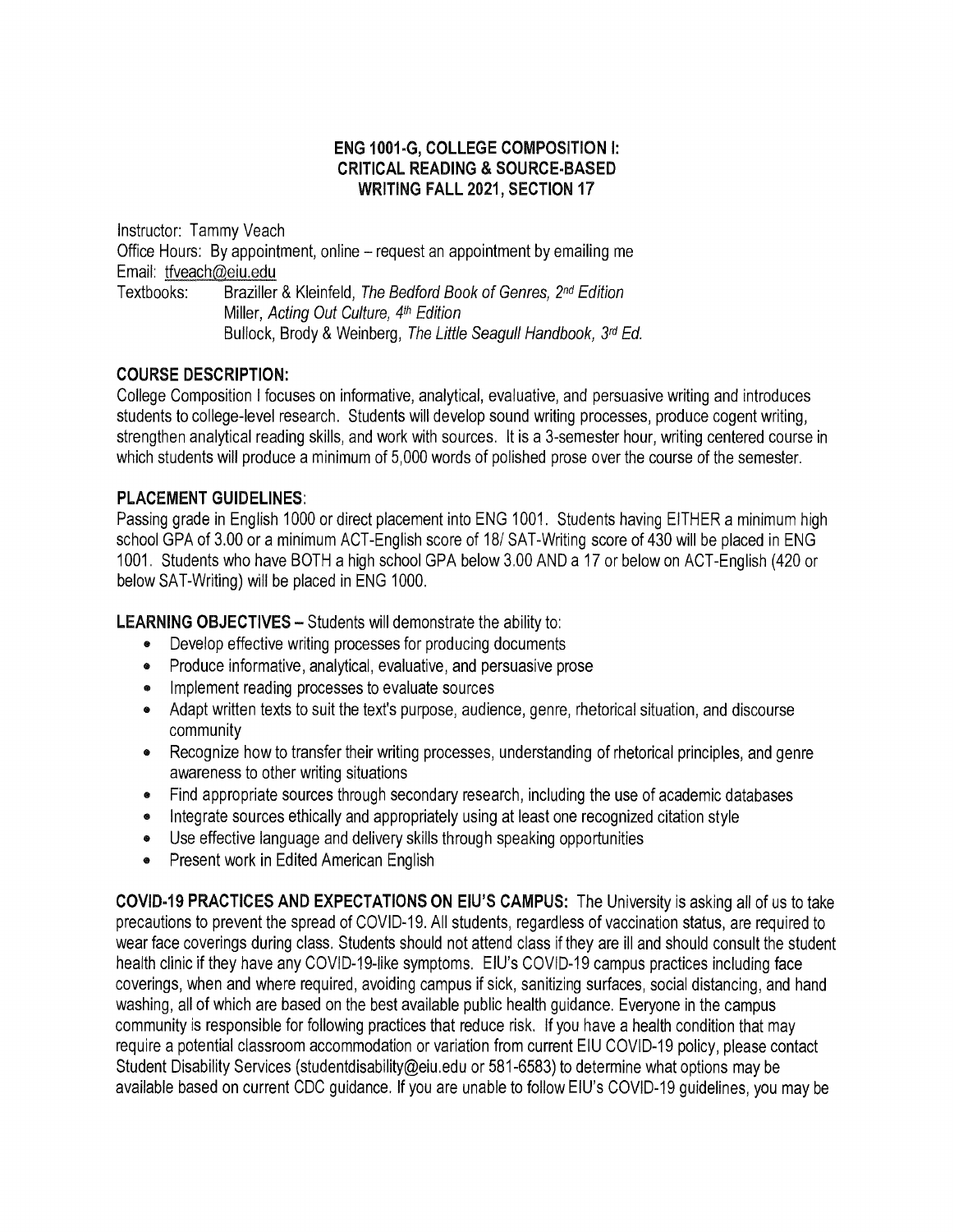asked to leave class or office hours as compliance with public health guidance is essential. Accommodations for instruction and make-up work will be made for students with documented medical absences. To view the latest EIU COVID-19 related information and any policy updates, please visit https://www.eiu.edu/covid/

**INFORMATION FOR STUDENTS WITH DISABILITIES:** https://www.eiu.edu/disability If you are a student with a documented disability in need of accommodations to fully participate in this class, please contact the Office of Student Disability Services (OSDS). All accommodations must be approved through OSDS. Please stop by McAfee, Room 1210, or call 217-581-6583 to make an appointment or click the above link for more information.

# **RESOURCES FOR STUDENTS**

- The Student Success Center-Students who are having difficulty achieving their academic goals are encouraged to contact the Student Success Center http://www.eiu.edu/~success for assistance with time management, test taking, note taking, avoiding procrastination, setting goals, and other skills to support academic achievement. The Student Success Center provides individualized consultations. To make an appointment, call 217-581-6696, or go to McAfee, Room 1301
- The Writing Center-- https://www.eiu.edu/writing Located at 3110 Coleman Hall, this free service provides one-to-one conferences with consultants who can help you with brainstorming, organizing, developing support, documenting your papers, and working with sentence-level concerns. It is open to help any student from any major at any stage of his or her writing process, and its system of one-toone conferences demonstrates value and respect for individual writers, all of whom can benefit from feedback about their works in progress. This fall, the Writing Center will be offering face-to-face consulting sessions on weekdays and online sessions evenings and Sundays.
- **The Early Alert System--1** will use this system if you appear to be struggling in class, and you haven't responded to my emails (especially if you've missed several assignments). Your RA (for those living on campus) or someone from the Academic Success Center will try to contact you to offer help. This system isn't designed to "get you in trouble," but to help you avoid trouble.

**SPECIAL INFORMATION ABOUT THE EWP:** As a graduation requirement, you must submit 3 essays to be included in your Electronic Writing Portfolio; you may choose to submit an essay from this class to help fulfill that obligation. Please go to www.eiu.edu/~assess/ewpmain.php for complete information.

# **LATE/MAKE-UP WORK:**

- Essays submitted late without an acceptable excuse will be assessed a penalty worth 20% of the assignment value, to be applied after the grade is calculated. For example, a late essay worth 100 points that earned an 85%, 85/100 points or a B, will then be assessed a penalty of 20 points (20% of the assignment's value), thus ending up with a final grade of 65/100, or a D.
- In-class activities may be made up ONLY if you have a legitimate excuse and have provided acceptable verification; otherwise, your score will be O for the missing quiz or assignment.
- If you fail to turn in an essay or assignment on time or miss class for a legitimate reason, it is your responsibility to contact me explaining the situation and to receive further instructions.
- Excuses are granted only for **serious and verifiable** reasons, NOT for matters of personal convenience, **nor for illnesses or emergencies for which you have failed to provide verification.** Merely emailing to explain why you missed class or why your assignment will be late does NOT constitute verification of the legitimacy of your excuse. I **reserve the right to determine what is/is not a legitimate excuse.**
- **No assignments will be accepted more than one week after the due date unless there are**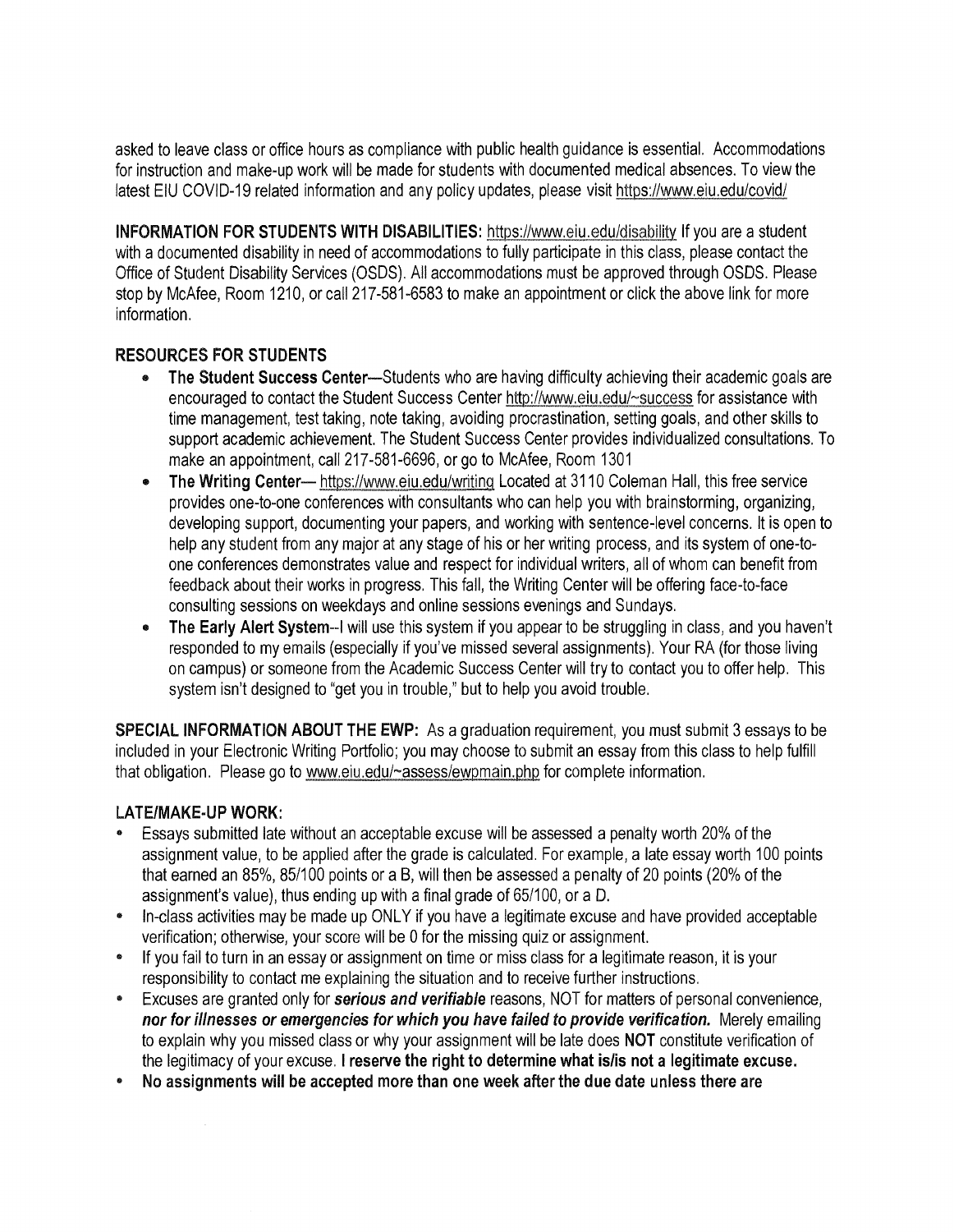**exceptional circumstances that you have discussed with me; a zero will be recorded.** 

• **PLEASE NOTE: "My Internet wasn't working" or** "I **had trouble sending it through D2L" are not acceptable excuses.** If you wait until the last minute to submit your work, you're taking a risk that there might be a technological glitch that will interfere with turning in your work on time. Allow yourself time to pursue an alternative in case your technology fails you. For example, if the Internet in your apartment isn't working, allow yourself enough time to save your work on a flash drive, go to Booth Library, and submit your work from their computer lab before the deadline at 11 :59, at which time the drop box will close; or if D2L isn't working properly for you, allow enough time to send the assignment via Panthermail BEFORE THE DEADLINE!! If the timestamp on your email is after the deadline, it will count as a late assignment.

**GRADING:** English department standards will be used to determine grades on all written work, rather stringent guidelines that evaluate not only the quality and development of your ideas, but also your style, organization, grammatical proficiency, etc. While you will also be graded on quizzes and online collaborative activities, the quality of your writing will largely determine your grade in this class. In calculating your semester grade, I will use a 90-80-70% scale. I anticipate assigning a total of 1,000 points, thus 900 - 1,000 for an A, 800-899 for a B, 700 - 799 for a C, but I reserve the right to make changes (such as adding or removing essays and quizzes) that may affect the semester point total, though I will still grade on a 90-80-70% scale. English 1001-G is graded on an A, B, C, and NC (no credit) basis, **so you must earn 70% (tentatively 700 points) to pass this class. NOTE: IN ORDER TO PASS THIS CLASS, YOU MUST TURN IN ALL MAJOR WRITING ASSIGNMENTS WITHIN 1 WEEK OF THE DUE DATE; FAILURE TO DO SO RESULTS IN AN AUTOMATIC GRADE OF NC (NO CREDIT) FOR THE SEMESTER.** 

# **TENTATIVE REQUIREMENTS AND THEIR POINT TOTALS:**

**Essays, 850 points --** You are required to submit all work on your essays, from beginning to end -- notes, brainstorming, rough drafts (save a copy of each rough draft before new revisions), and final draft. Writing prompts with specific instructions will be available on D2L when each essay is assigned.

Essay 1, EVALUATIVE (WITH REVISION), 750-1.250 words  $(3 - 5$  pages), 100 points Essay 2, TEXTUAL ANALYSIS (POETRY), 1,000-1,500 words (4 - 6 pages), 150 points.

Essay 3, VISUAL ANALYSIS,  $1,000 - 1,500$  words  $(4 - 6$  pages), mandatory peer review, 150 points.

Essay 4, PERSUASION,  $1,000 - 1,500$  words  $(4 - 6$  pages), research/outside sources required, 200 points

Essay 5, COLLABORATIVE RESEARCH,  $2,500 - 3,000$  words (10 - 12 pages), outside sources required, 250 points (125 group grade, 125 individual grade)

- **DAILY GRADE Quizzes, in-class writing or activities, peer evaluation, participation in class**  discussions, etc. 100 points - your performance on those activities and quizzes, your class attendance and attentiveness in class are all factors used to determine your daily grade. Obviously, you can't participate in daily activities if you're not in class, but this is about so much more than just showing up to class - you're expected to be an active, engaged member of the classroom community. I DO notice when you're on your cell phone, falling asleep, talking to others instead of paying attention, etc., and such behaviors WILL impact your daily grade. Disruptive or disrespectful behavior will not be tolerated, and you will be asked to leave class. Repeat violations will be reported to the Office of Student Standards for further review, which may lead to sanctions up to and including permanent removal from class.
- **PRESENTATION OVER RESEARCH PAPER, 50 points (25 group, 25 individual):** You and your collaborative research group will give a 10-15 minute presentation over your research.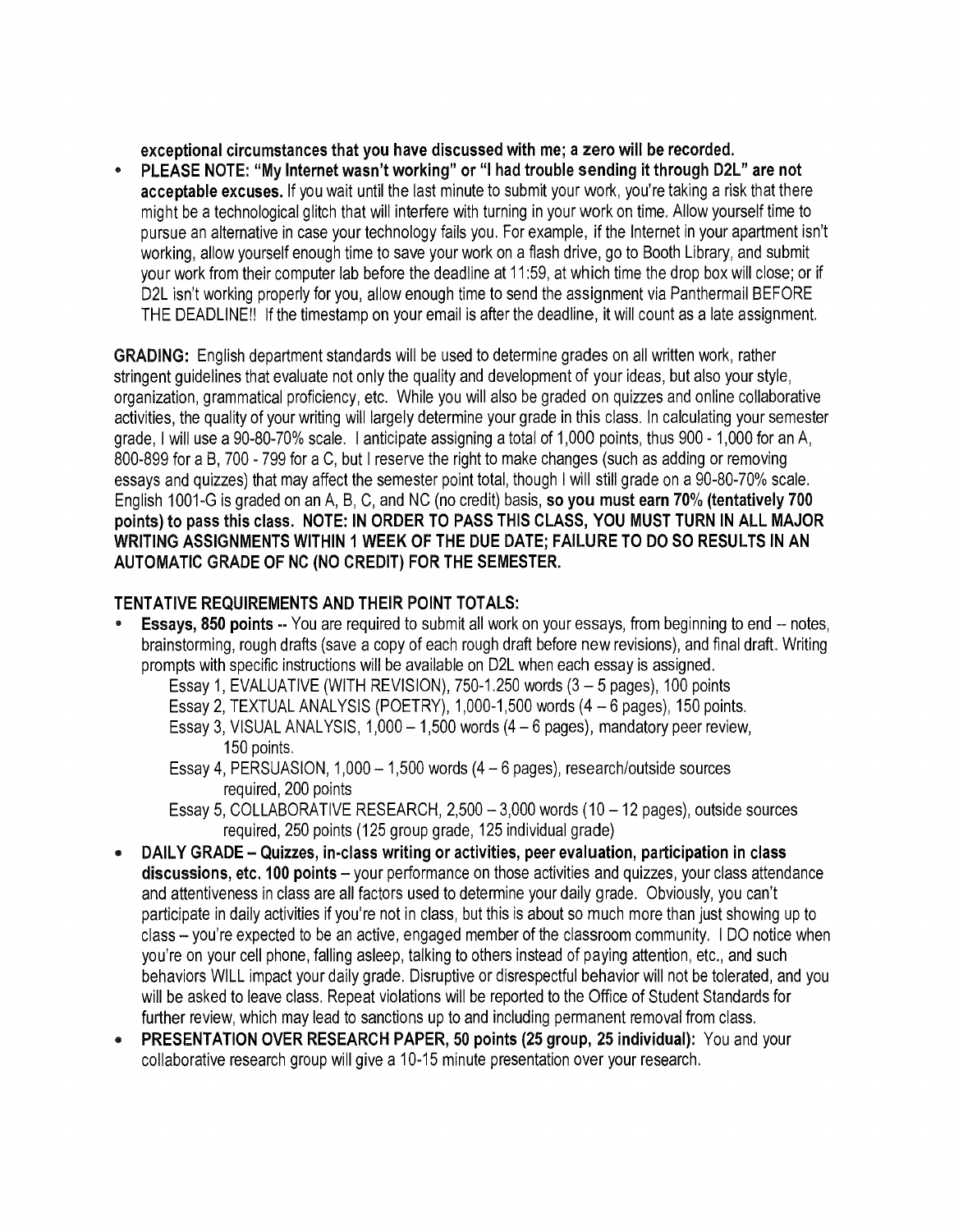**GRADING OF ESSAYS/TEACHER COMMENTS:** You will receive detailed comments from me on all major writing assignments -- not only to explain the grade you received but to help you improve as a writer. Be sure to read the comments and to discuss them with me if you have any questions. Because of the length of time I devote to reading and commenting upon your essays, expect them to be returned no sooner than 1 week after I receive them, longer for essays incorporating outside sources.

**CONFERENCES, FEEDBACK ON ROUGH DRAFTS, ETC.:** Because my office is not large enough to safely maintain social distancing, all office hours will be held online by appointment. Please don't wait until the last minute to ask for my advice or to request a conference. I may not be able to respond if you're contacting me the day before your essay is due; I will answer as many questions as possible but may not be able to accommodate all questions or conference requests due to time constraints. Please consider the Writing Center in Coleman Hall 3110 as another option.

**CONTACTING ME:** I encourage you to approach me any time you have questions about class- via Panther mail or d2I. Please include your name in your message. I will typically respond to your message within 24 hours of receiving it on M - R. I typically don't respond to email messages on the weekend (Friday - Sunday), but will respond to it on the following Monday.

**ACADEMIC INTEGRITY:** Students are expected to maintain principles of academic integrity and conduct as defined in EIU's Code of Conduct, which can be found at http://www.eiu.edu/judicial/studentconductcode.php . Violations will be reported to the Office of Student Standards.

## **ENGLISH DEPARTMENT'S POLICY ON PLAGIARISM:**

Any teacher who discovers an act of plagiarism -- 'the appropriation or imitation of the language, ideas, and/or thoughts of another author, and representation of them as one's original work' (Random House Dictionary of the English Language) -- has the right and the responsibility to impose upon the guilty student an appropriate penalty, up to and including immediate assignments of a grade of F for the assigned essay and a grade of F for the course, and to report the incident to Student Standards. Respect for the work of others should encompass all formats, including print, electronic, and oral sources.

**Acceptable help with your writing:** consulting with me; getting online advice from your classmates (who are instructed to respond to your work following specific guidelines and limitations) through peer review activities; seeking tutoring from the ENG department graduate assistants in the Writing Center (Coleman Hall 3110), who will help you with your writing, but without doing the work for you (consulting, not proofreading). While it is certainly helpful to seek the feedback of others when you write, please don't ask your family, friends, the English major on your floor, or anyone else, to "fix" your paper for you. Feedback is useful, but having someone else do the work for you impedes your development as a writer and violates EIU's academic integrity standards.

**Unacceptable help with your writing:** You must turn in your own work. It is unacceptable to take any of these obvious shortcuts: having someone write or rewrite all or a portion of your essay, having someone else identify and correct your grammatical mistakes for you; taking anyone else's ideas and/or words and/or efforts and passing them off as your own; submitting an essay in which any portion has come from anyone else's essay (including fraternity and sorority files or from an Internet site, term paper company, or any other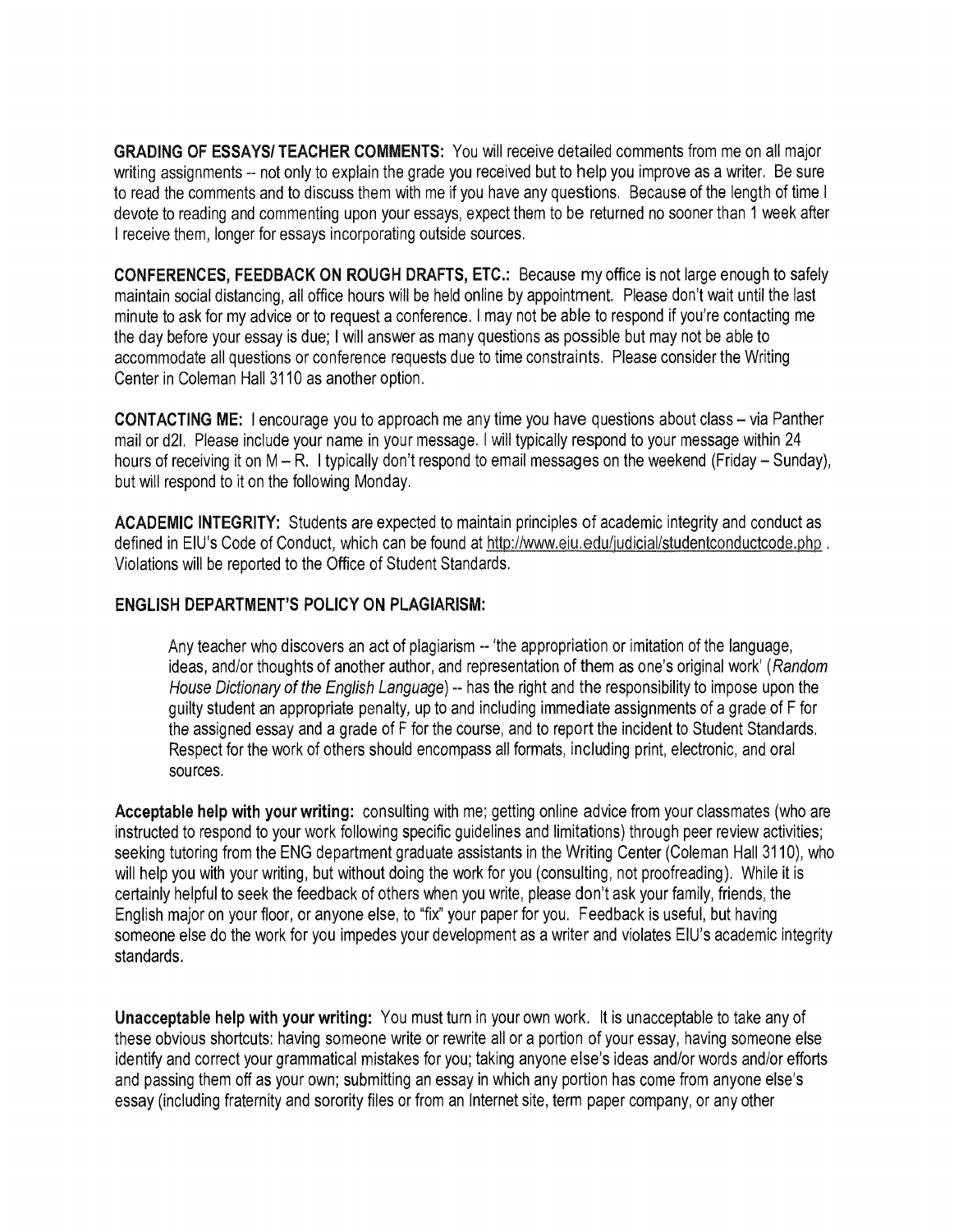"cheater" source), or submitting without permission an essay you wrote for another class, past or present.. Remember: I enforce my department's plagiarism policy to the fullest and impose similar penalties for all incidents involving academic integrity violations.

Please note that the F gained through plagiarism or academic dishonesty has a disastrous impact on your grade point average, but an NC gained honestly has no harmful effects upon your GPA. And by working hard, you might find yourself raising your skill level, and thus your grade, to the C level -- or even higher! -- the honest way!

I **wish each of you the best of luck this semester and point out that only those of you who fail to do the necessary work will be affected by most of these policies. For the rest** •· **together we will work hard,**  and I **hope we'll also have fun.** I **hope not only to challenge you, but also to encourage you, to inspire you, and to delight in your success. Welcome to class!** I **look forward to a great semester with you!**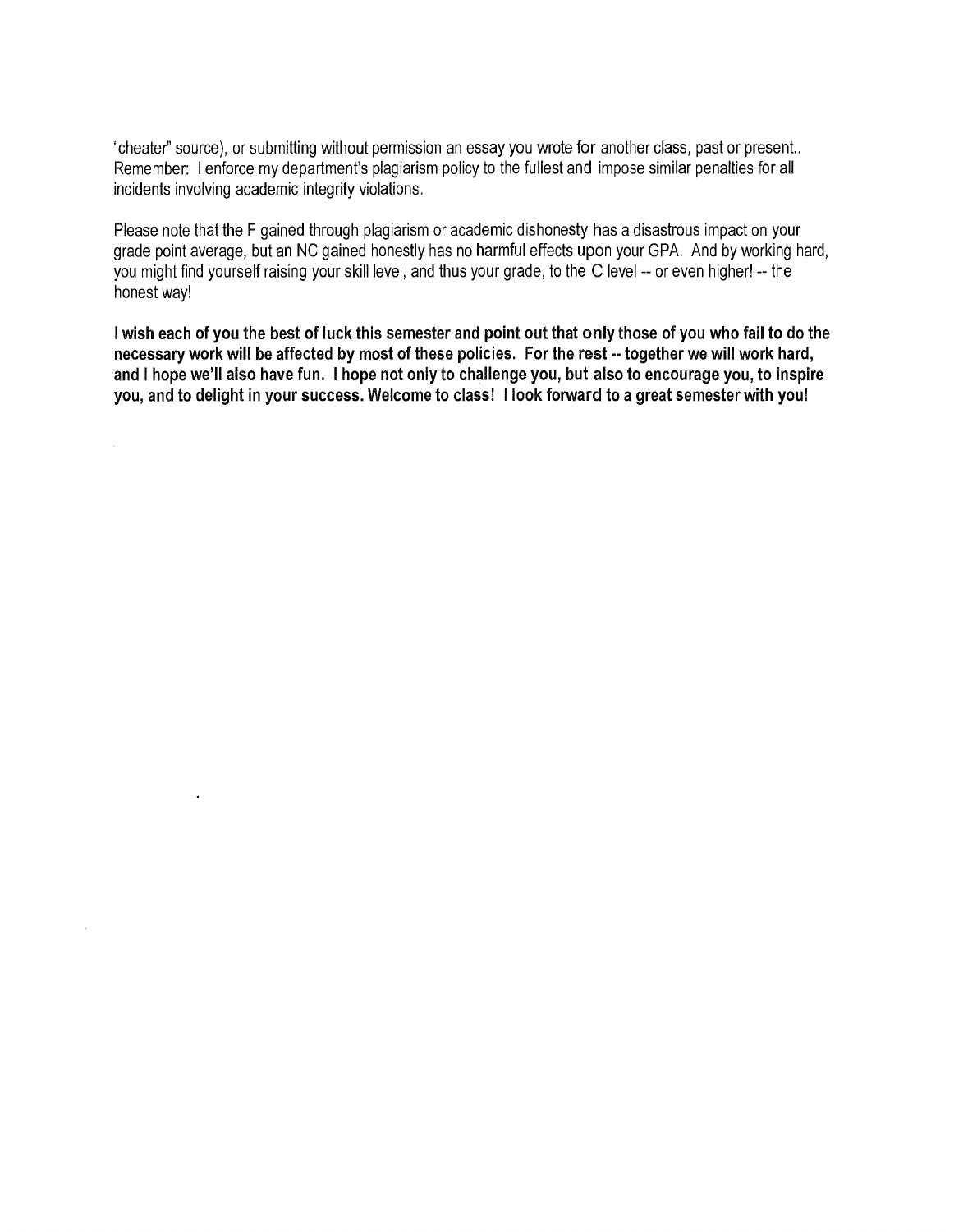## **ENG 1001, Veach- Fall 2021 Tentative Schedule Section 017 (3:00- 4:15 p.m. MW) in MLK Union, Charleston-Mattoon Room Office hours available online by appointment**

#### **Reminders:**

- Reading assignments must be completed BEFORE coming to class on the date listed; bring book(s) to class on assignment days.
- Since this is a tentative schedule, expect changes as needs arise.
- Abbreviations of textbooks used: BBG (The Bedford Book of Genres), AOC (Acting Out Culture), LSH (The Little Seagull Handbook), H (handout to be sent via Panther mail and will also be available in D2L)

#### **Week 1**

M 8/23 Introduction to Course and Policies; standards for evaluating writing assignments at EIU

W 8/25 Review of good writing: Bring LSH to class

## **Week**

M 8/30 Essay 1, Evaluative, rough draft written entirely in class. **Essay 1 draft due by end of class.** 

W 9/1 Discuss Essay 1 in-class drafts; revision strategies: Bring LSH to class; check email for other materials

## **Week**

- M 9/6 LABOR DAY, NO CLASS
- W 9/8 **ESSAY 1 DUE IN D2l DROPBOX BY 11 :59 p.m.** Begin critical reading/poetry unit. "Tips for Understanding/Analyzing Poetry" (H). Also read the poem "Those Winter Sundays" (H) to discuss in class.

## **Week4**

- M 9/13 Read "Snapping Beans" and "The Elder Sister" (both H).
- W 9/15 Read "Junior Year Abroad" and "Traveling Through the Dark" and Essay 2 assignment (all H)

## Week<sub>5</sub>

- M 9/20 Read "Still I Rise" and "'Race' Politics" (both H)
- W 9/22 Read "Dulce Et Decorum Est" (H). Discuss sample essay, "Images of Hell on Earth" (H).

## **Week6**

- M 9/27 Essay #3 assigned. View The Lion King excerpts
- W 9/29 No Class view The Lion King (1994 version) if you missed class Monday, or use the time to view a moive from the approved list for Essay #3. **Essay #2 Due in D2l DROPBOX BY 11 :59 p.m.**

## **Week7**

- M 10/4 Discuss The Lion King as it pertains to Essay 3 assignment, and sample essay (H)
- W 10/6 Writing workshop day bring LSH to class

## Week 8

- M 10/11 Peer review of Essay 3: email a copy of your latest draft to your assigned peer review group prior to class
- W 10/13 **Essay #3 Due in D2L dropbox by 11:59 p.m..** Essay 4 (Persuasion) assigned. Background on

Persuasive writing and a review of documenting outside sources (LSH 90-118; 119-169)

## Week 9

M 10/18 Practice at Persuasion activity W 10/20 NO CLASS: Research Day